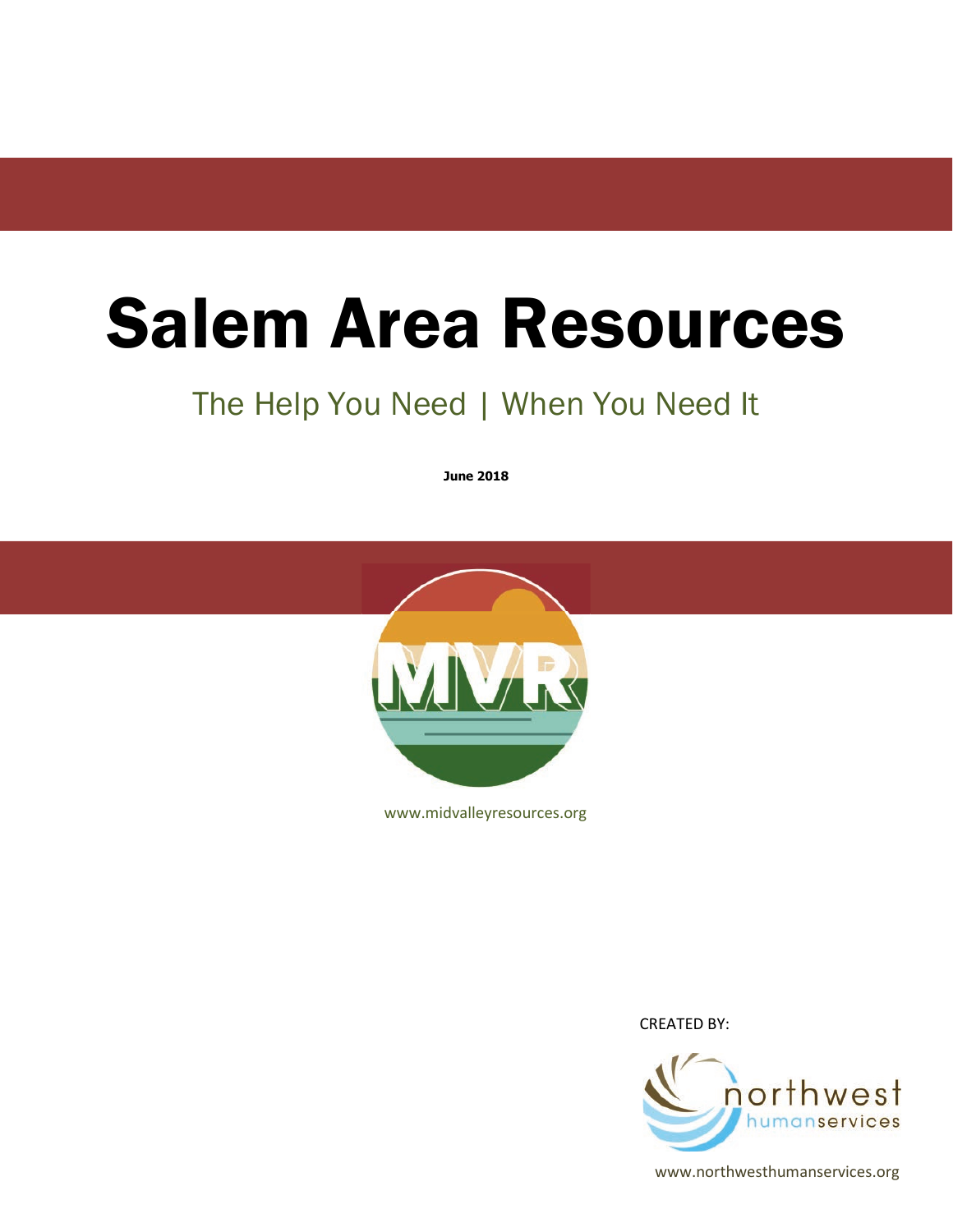## Table of Contents

| <b>General Information</b>                 |  |
|--------------------------------------------|--|
| <b>Bus Pass Assistance (Salem/Keizer)</b>  |  |
| <b>Childcare Needs</b>                     |  |
| Clothing   Free                            |  |
| <b>Counseling &amp; Crisis</b>             |  |
| <b>Disability Services</b>                 |  |
| <b>Domestic Violence</b>                   |  |
| <b>Drug And Alcohol</b>                    |  |
| <b>Education</b>                           |  |
| <b>Emergency Financial Assistance</b>      |  |
| <b>Employment Services</b>                 |  |
| <b>Food Assistance</b>                     |  |
| Grief & Hospice                            |  |
| <b>Health &amp; Medical</b>                |  |
| <b>Homeless Services</b>                   |  |
| <b>Housing Assistance</b>                  |  |
| Legal                                      |  |
| <b>Prescriptions Payment Assistance</b>    |  |
| <b>Sight &amp; Hearing Programs</b>        |  |
| <b>Social Services</b>                     |  |
| Transportation                             |  |
| <b>Utilities/Energy Payment Assistance</b> |  |
| <b>Veterans</b>                            |  |
| <b>Youth Services</b>                      |  |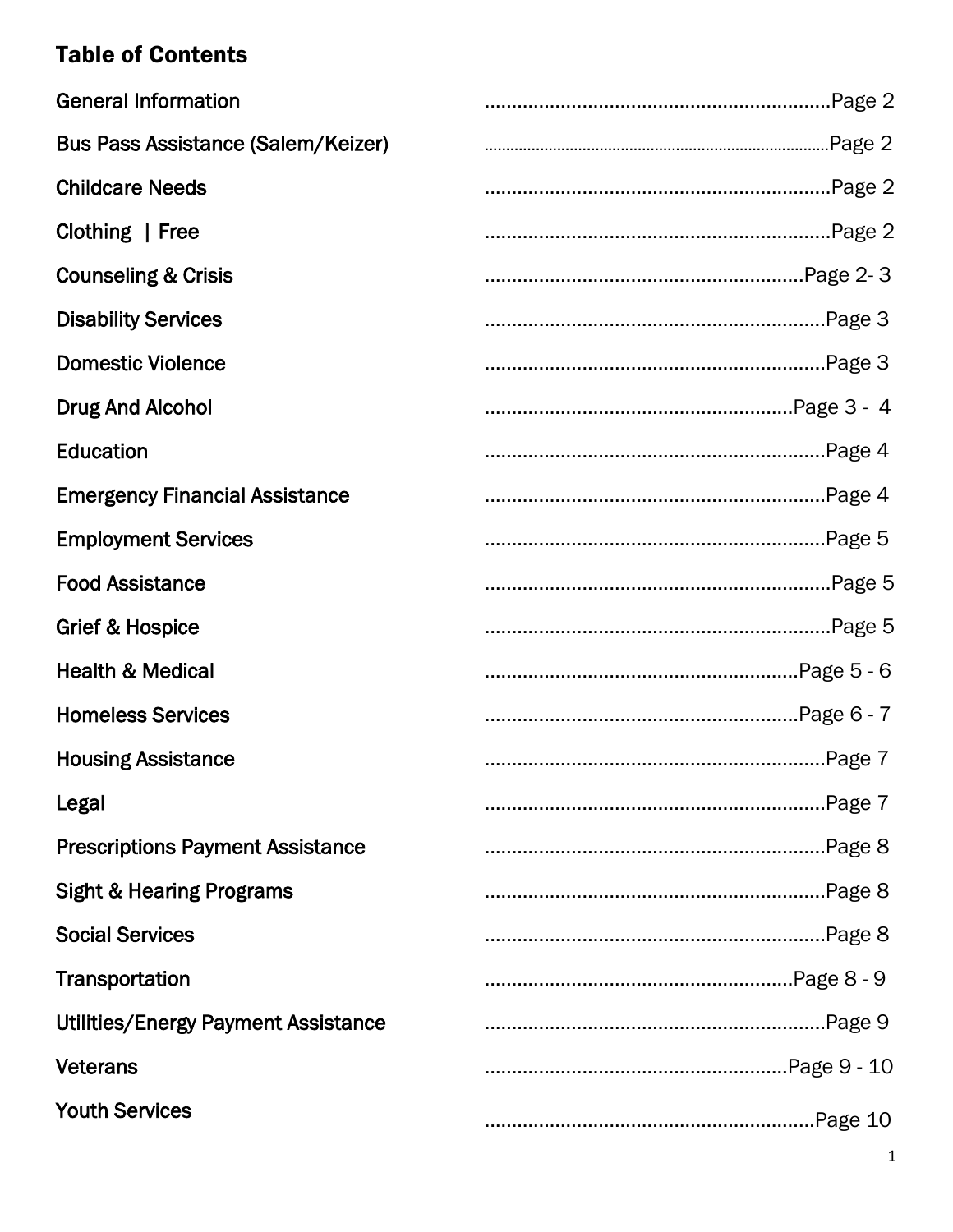| <b>GENERAL INFORMATION</b>                    |                                                                      |                |                                     |
|-----------------------------------------------|----------------------------------------------------------------------|----------------|-------------------------------------|
| <b>Agency / Name</b>                          | <b>Description</b>                                                   | <b>Address</b> | <b>Number</b>                       |
| <b>NWHS Crisis and</b><br>Information Hotline | 24/7 information, support,<br>and referral to community<br>resources |                | 503-581-5535                        |
| $211$ Info                                    | Information on community<br>resources                                | National       | Dial 211 or call 1-866-698-<br>6155 |

| <b>BUS PASS ASSISTANCE (SALEM/KEIZER)</b>            |                                                                      |                     |               |
|------------------------------------------------------|----------------------------------------------------------------------|---------------------|---------------|
| <b>Agency / Name</b>                                 | <b>Description</b>                                                   | <b>Address</b>      | <b>Number</b> |
| <b>NWHS Crisis and</b><br><b>Information Hotline</b> | Daily passes as available.                                           |                     | 503-581-5535  |
| <b>Catholic Community</b><br>Services                | Daily passes as available.                                           | 3737 Portland Rd NE | 503-390-2600  |
| <b>Congregations Helping</b><br>People               | Daily passes as available.<br>Monthly passes sometimes<br>available. | 600 State St NE     | 503-391-4365  |

| <b>CHILDCARE RESOURCES</b>                                                    |                                                            |                            |                                           |  |
|-------------------------------------------------------------------------------|------------------------------------------------------------|----------------------------|-------------------------------------------|--|
| <b>Address</b><br><b>Number</b><br><b>Agency / Name</b><br><b>Description</b> |                                                            |                            |                                           |  |
| <b>Child Care Resource</b><br>and Referral                                    |                                                            | Marion/Polk/Yamhill County | Call 211 or text "children" to<br>898-211 |  |
| <b>Family Building Blocks</b>                                                 | Relief nursery with a variety<br>of programs for ages 0-5. | 2452 Lancaster Dr. NE      | 503-566-2132                              |  |
| <b>MVWCAA Headstart</b>                                                       |                                                            | 2475 Center St. NE         | 503-585-2491                              |  |

| <b>CLOTHING   FREE</b>                                                        |                                                      |                      |              |  |
|-------------------------------------------------------------------------------|------------------------------------------------------|----------------------|--------------|--|
| <b>Agency / Name</b><br><b>Description</b><br><b>Number</b><br><b>Address</b> |                                                      |                      |              |  |
| <b>Helping Hands</b>                                                          | Mon-Thurs & Sat 9:00am -<br>12pm closed Fri and Sun  | 1755 13th Street SE  | 503-364-9936 |  |
| <b>St Vincent DePaul</b>                                                      | Clothing and resource items<br>for homeless persons. | 3745 Portland Rd. NE | 503-364-3210 |  |

| <b>COUNSELING &amp; CRISIS</b>                         |                                                                                       |                                      |                |
|--------------------------------------------------------|---------------------------------------------------------------------------------------|--------------------------------------|----------------|
| <b>Agency / Name</b>                                   | <b>Description</b>                                                                    | <b>Address</b>                       | <b>Number</b>  |
| <b>BCN Access</b><br><b>Coordinators</b>               | Help with finding a behavioral health provider for<br><b>Marion/Polk OHP members.</b> |                                      | 503-361-2778   |
|                                                        |                                                                                       | <b>Crisis   Suicide Intervention</b> |                |
| <b>NWHS: Crisis &amp;</b><br>Information Hotline       | 24/7 Suicide intervention, crisis and information hotline                             |                                      | 503-581-5535   |
| <b>Psychiatric Crisis Center</b>                       | Marion County crisis center.<br>Walk-in services 24/7                                 | 1118 Oak St. SE                      | 503-585-4949   |
| Marion County Youth &<br><b>Family Crisis Services</b> | Mental health screenings<br>2421 Lancaster Dr NE<br>and services for youth 0 - 17     |                                      | 503-576-4673   |
| <b>National Suicide</b><br><b>Prevention Hotline</b>   | National suicide hotline. Available 24/7                                              |                                      | 1-800-273-8255 |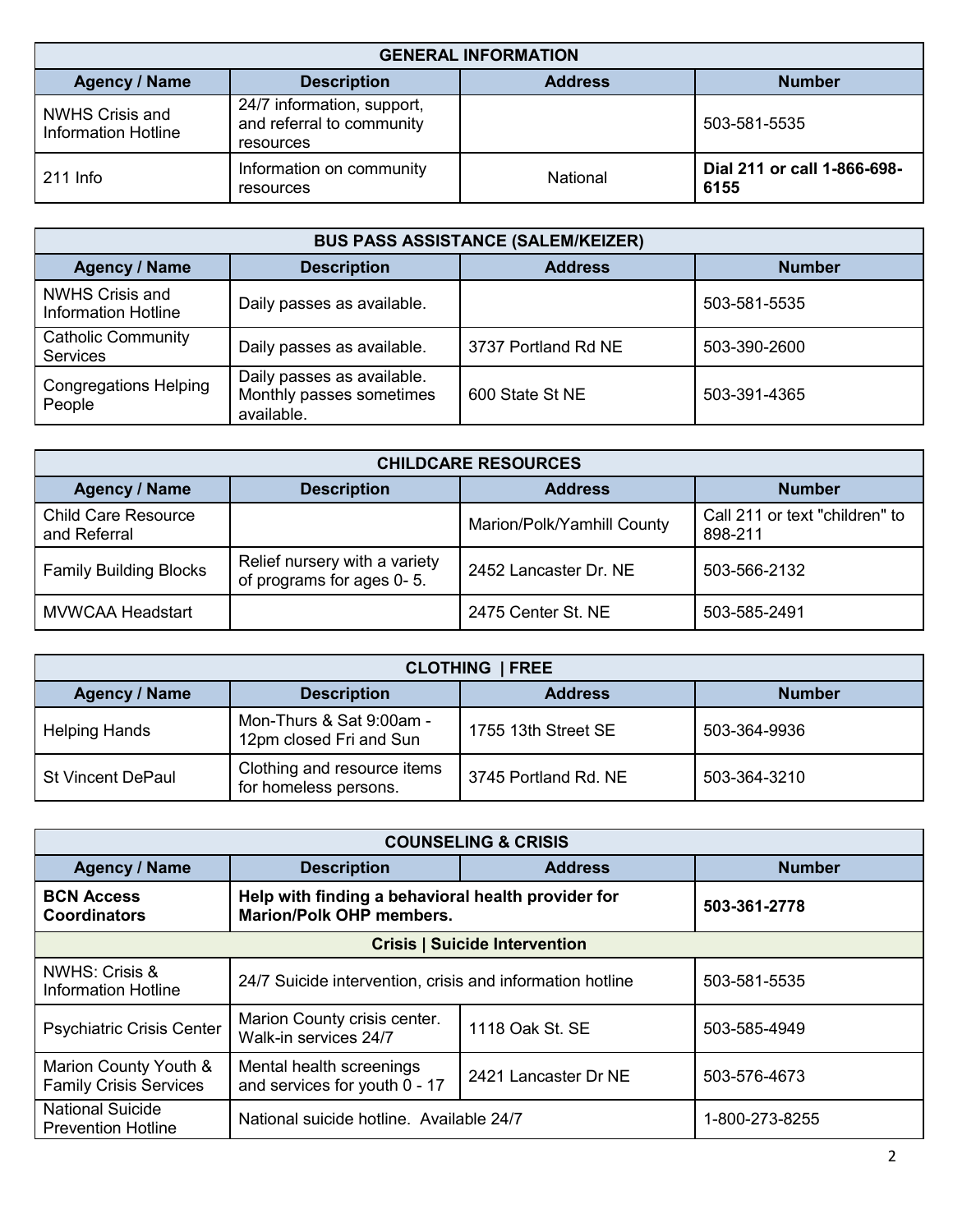| <b>Child and Family Counseling &amp; Support</b>                                   |                                                             |                                                    |              |
|------------------------------------------------------------------------------------|-------------------------------------------------------------|----------------------------------------------------|--------------|
| <b>Catholic Community</b><br><b>Services Community</b><br><b>Counseling Center</b> |                                                             | 3737 Portland Rd                                   | 503-390-2600 |
| <b>Marion County</b><br>Children's Behavioral<br>Health                            | Outpatient counseling<br>services for youth and<br>families | 2421 Lancaster Dr. NE                              | 503-588-5352 |
|                                                                                    |                                                             | <b>Outpatient Mental Health   Accepts OHP</b>      |              |
| NWHS: West Salem<br><b>Clinic Mental Health</b>                                    | Must be NWHS primary care<br>patient                        | 1245 Edgewater St NW                               | 503-588-5816 |
| <b>Marion County Mental</b><br>Health                                              | Adult outpatient services.                                  | 3180 Center St. NE                                 | 503-588-5351 |
| <b>Polk County Mental</b>                                                          | Counseling services for                                     | 182 SW Academy Dallas, OR<br>97338                 | 503-623-9289 |
| Health                                                                             | adults, youth, and families                                 | 1520 Plaza Street NE, Suite<br>150 Salem, OR 97304 | 503-585-3012 |
| <b>New Perspectives</b>                                                            | Therapists/prescribers for<br>children and adults.          | 565 Union St NE, Ste 105                           | 503-316-6770 |
| Valley Mental Health                                                               | Therapist/prescribers for<br>children and adults.           | 821 Saginaw St S                                   | 503-362-1999 |

| <b>DISABILITY SERVICES</b>                   |                                                                                        |                                     |              |  |  |
|----------------------------------------------|----------------------------------------------------------------------------------------|-------------------------------------|--------------|--|--|
| <b>Agency/ Name</b>                          | <b>Address</b><br><b>Number</b><br><b>Description</b>                                  |                                     |              |  |  |
| NW Senior & Disability<br><b>Services</b>    | Services for seniors and<br>individuals with disabilities;<br>information and referral | 3410 Cherry Ave NE                  | 503-304-3400 |  |  |
| Vocational<br><b>Rehabilitation Services</b> | Employment assistance for<br>individuals with disabilities                             | 3402 Cherry Avenue NE,<br>Suite 200 | 503-378-3587 |  |  |
|                                              |                                                                                        | 1701 Liberty St. SE                 | 503-378-2483 |  |  |

| <b>DOMESTIC VIOLENCE</b>      |                                                              |                 |               |
|-------------------------------|--------------------------------------------------------------|-----------------|---------------|
| <b>Agency/ Name</b>           | <b>Description</b>                                           | <b>Address</b>  | <b>Number</b> |
| Center for Hope and<br>Safety | Marion County. Advocacy<br>and help with legal<br>processes. | 24 Hour Hotline | 503-399-7722  |
| Sable House                   | Polk County. Advocacy. Help<br>with legal processes.         |                 | 503-623-4033  |

| <b>DRUG AND ALCOHOL</b>                                                                                                     |                                                        |                   |               |  |
|-----------------------------------------------------------------------------------------------------------------------------|--------------------------------------------------------|-------------------|---------------|--|
| <b>Agency/ Name</b>                                                                                                         | <b>Description</b>                                     | <b>Address</b>    | <b>Number</b> |  |
| <b>Outpatient Treatment   Accepts OHP</b>                                                                                   |                                                        |                   |               |  |
| <b>Bridgeway</b>                                                                                                            | Adult outpatient and<br>residential treatment services | 3325 Harold Dr NE | 503-363-2021  |  |
| Outpatient treatment for<br>3793 River Road N, Keizer<br><b>Clear Paths</b><br>503-304-7002<br>adults, youth, and families. |                                                        |                   |               |  |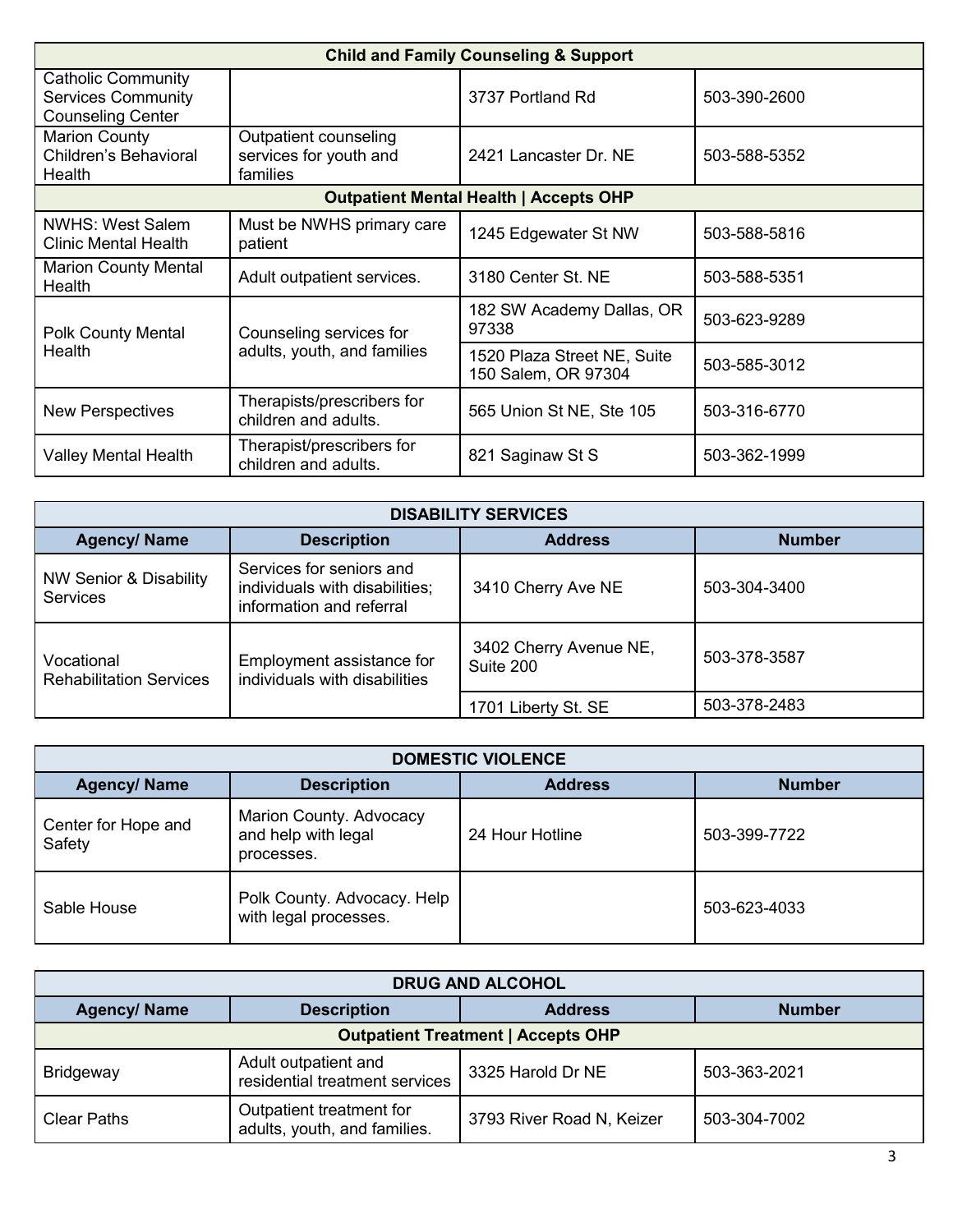| <b>Outpatient Treatment   Accepts OHP</b> |                                                                                                          |                                          |              |
|-------------------------------------------|----------------------------------------------------------------------------------------------------------|------------------------------------------|--------------|
| <b>Marion County Drug</b><br>Treatment    | Outpatient treatment<br>services for those in Marion<br>County. Referral to higher-<br>level care.       | 3180 Center St NE                        | 503-588-5358 |
| <b>Polk County Drug</b><br>Treatment      | Outpatient treatment<br>services for those with OHP<br>in Polk County. Referral to<br>higher-level care. | 182 SW Academy St, Dallas                | 503-632-8175 |
|                                           |                                                                                                          | 1520 Plaza Street NW, Salem<br>Suite 150 | 503-585-3012 |
| <b>Detox Services</b>                     |                                                                                                          |                                          |              |
| <b>Bridgeway Recovery</b>                 | Medically supervised detox.<br>Intake screening 24/7.                                                    | Salem, OR                                | 503-399-5597 |

| <b>EDUCATION</b>            |                                                                               |                      |               |
|-----------------------------|-------------------------------------------------------------------------------|----------------------|---------------|
| <b>Agency/ Name</b>         | <b>Description</b>                                                            | <b>Address</b>       | <b>Number</b> |
| <b>Structured Learning</b>  | Serves SKPS students that<br>have been expelled from<br>middle or high school | 3620 State St        | 503-399-5550  |
| Downtown Learning<br>Center | <b>SKPS GED Services</b>                                                      | 360 Commercial St NE | 503-399-3421  |
| <b>Teen Parent Program</b>  | SKPS alternative education<br>for young parents                               | 4071 Winema Place    | 503-365-4800  |

| <b>EMERGENCY FINANCIAL ASSISTANCE PROGRAMS</b> |                                                                                                                                                                   |                                                      |               |  |
|------------------------------------------------|-------------------------------------------------------------------------------------------------------------------------------------------------------------------|------------------------------------------------------|---------------|--|
| <b>Agency/ Name</b>                            | <b>Description</b>                                                                                                                                                | <b>Address</b>                                       | <b>Number</b> |  |
| NWHS Crisis and Info<br>Hotline                | Assistance to prevent evictions & disconnection of utilities for<br>Salem residents. Must have disconnect notice or 72-hour<br>notice. Call for eligibility info. | 503-581-5535                                         |               |  |
| <b>Congregations Helping</b><br>People         | Assistance with rent &<br>utilities. Hours are M-F from<br>9am-2pm                                                                                                | <b>First United Methodist Church</b><br>600 State St | 503-391-4365  |  |
| <b>Salvation Army</b>                          | Assistance for those within<br>Marion and Polk Counties.<br>Please call for more info                                                                             | 1977 Front St. NE                                    | 503-585-6688  |  |
| St. Vincent de Paul                            | Financial assistance for<br>residents of Marion County.                                                                                                           | 3745 Portland Rd. NE                                 | 503-364-5672  |  |

| <b>EMPLOYMENT SERVICES</b> |                                                            |                             |               |  |
|----------------------------|------------------------------------------------------------|-----------------------------|---------------|--|
| <b>Agency/ Name</b>        | <b>Description</b>                                         | <b>Address</b>              | <b>Number</b> |  |
| Work Source of Oregon      | <b>Employment Dept</b>                                     | 605 Cottage St NE           | 503-378-4846  |  |
| Goodwill Job<br>Connection | <b>Employment Services, Free</b><br><b>Skills Training</b> | 3535 Lancaster Dr NE        | 503-798-9103  |  |
|                            |                                                            | 585 Edgewater St NW         | 503-831-7997  |  |
| <b>DePaul Industries</b>   | <b>Staffing Agency</b>                                     | 4660 Portland Rd NE Ste 108 | 503-856-9563  |  |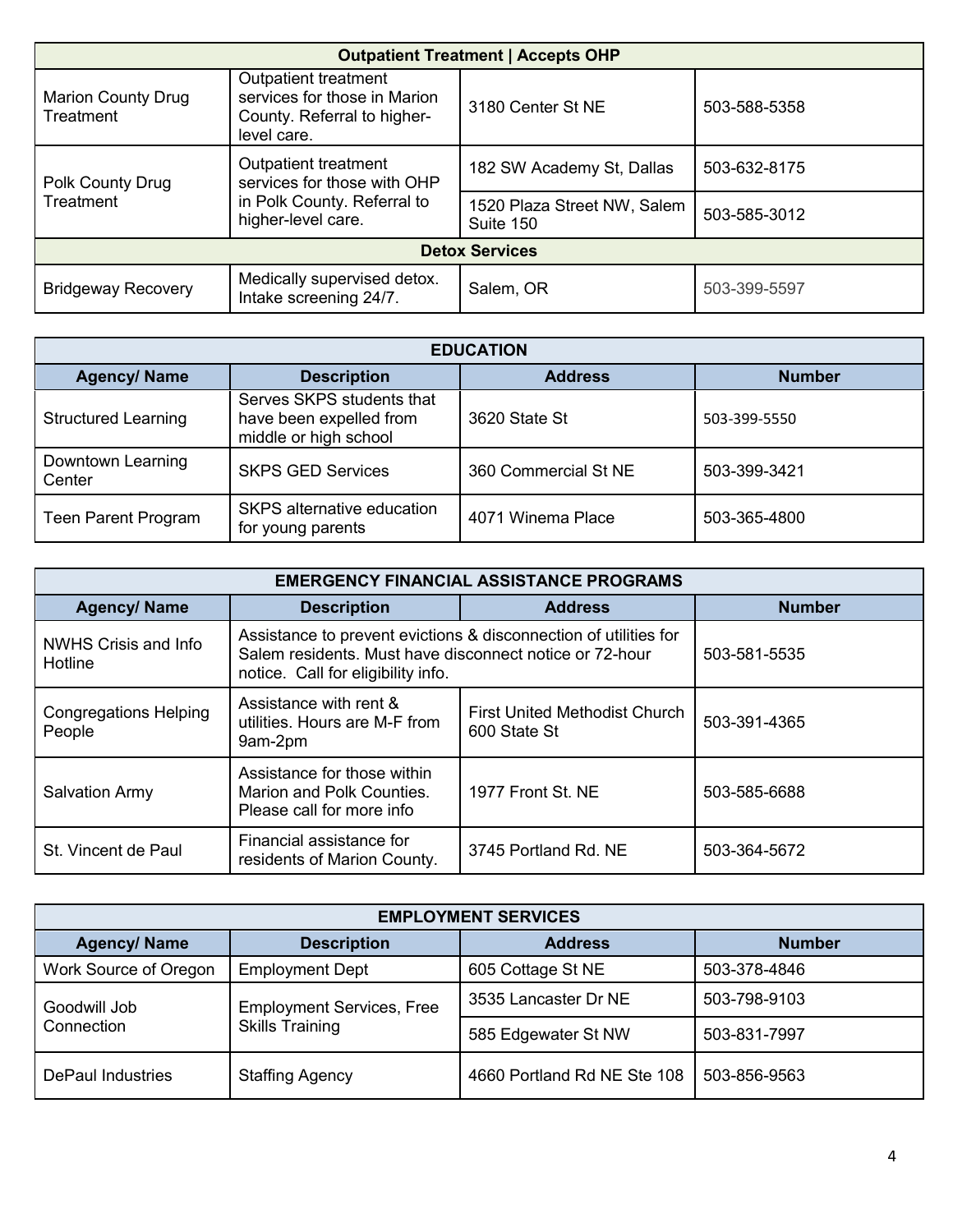| <b>EMERGENCY FOOD ASSISTANCE, FOOD BOXES &amp; MEAL SITES</b> |                                                                                                                            |                                                          |                             |  |
|---------------------------------------------------------------|----------------------------------------------------------------------------------------------------------------------------|----------------------------------------------------------|-----------------------------|--|
| <b>Agency/ Name</b>                                           | <b>Description</b>                                                                                                         | <b>Address</b>                                           | <b>Number</b>               |  |
|                                                               |                                                                                                                            | <b>Meal Sites</b>                                        |                             |  |
| Marion-Polk Food Share                                        | Online directory of food pantries and meal sites in Marion and<br><b>Polk Counties</b>                                     |                                                          | www.marionpolkfoodshare.org |  |
|                                                               |                                                                                                                            | <b>Emergency Food Boxes   2-day emergency food boxes</b> |                             |  |
| <b>NWHS Crisis &amp; Info</b><br>Hotline                      | Call for availability                                                                                                      | 694 Church St NE                                         | 503-581-5535                |  |
| Salem House of Prayer                                         | Call for availability                                                                                                      | 248 Liberty St NE                                        | 503-589-9176                |  |
|                                                               | Local DHS offices also have Emergency Food Boxes (See Social Services)                                                     |                                                          |                             |  |
| <b>Food Assistance Programs</b>                               |                                                                                                                            |                                                          |                             |  |
| <b>Willamette Valley Food</b><br>Assistance Program           | Membership-based. Weekly<br>shopping of food/product for<br>minimal monthly cost.                                          | 888 Monmouth Cutoff Rd.,<br>Building E, Monmouth         | 503-831-5634                |  |
| <b>Hope Station</b><br><b>Community Services</b>              | Membership-based. Bi-<br>weekly shopping of<br>food/product for minimal<br>monthly cost and 2 hour<br>volunteer commitment | 1337 Madison St NE.<br><b>Ste 115</b>                    | 503-339-7710                |  |

| <b>GRIEF &amp; HOSPICE</b>          |                                                             |                                                                  |                           |  |
|-------------------------------------|-------------------------------------------------------------|------------------------------------------------------------------|---------------------------|--|
| <b>Agency/ Name</b>                 | <b>Description</b>                                          | <b>Address</b>                                                   | <b>Number</b>             |  |
| <b>Compassionate Friends</b>        | Support for families that have<br>lost a child, of any age  | Salem Hospital Building D- 3 <sup>rd</sup><br>Tuesday at 6:30 PM | 503-743-3930              |  |
| <b>Willamette Valley</b><br>Hospice | Contact the bereavement<br>department for current<br>groups | 1015 3rd St NW                                                   | 503-588-3600              |  |
| Suicide Bereavement<br>Support      | Support group for those<br>impacted by a suicide death.     | 1233 Edgewater St NW                                             | 503-200-0382 or sbsnw.org |  |

| <b>HEALTH &amp; MEDICAL</b>                         |                                                                                                  |                             |                |
|-----------------------------------------------------|--------------------------------------------------------------------------------------------------|-----------------------------|----------------|
| <b>Agency/ Name</b>                                 | <b>Description</b>                                                                               | <b>Address</b>              | <b>Number</b>  |
|                                                     |                                                                                                  | <b>Dental   Accepts OHP</b> |                |
| <b>Capitol Dental Care</b>                          | Local administrator of OHP covered dental services. Contact<br>for questions regarding services. |                             | 1-800-525-6800 |
| <b>Dental   Accepts OHP</b>                         |                                                                                                  |                             |                |
| <b>Dental Urgent Care</b><br>Center                 |                                                                                                  | 1880 Lancaster Dr. NE       | 503-587-9949   |
| <b>NWHS West Salem</b><br><b>Dental Clinic</b>      |                                                                                                  | 190 Kingwood Ave NW         | 503-315-0712   |
| <b>Insurance</b>                                    |                                                                                                  |                             |                |
| Oregon Health Plan                                  |                                                                                                  |                             | 1-800-699-9075 |
| <b>Willamette Valley</b><br><b>Community Health</b> | <b>CCO for Marion/Polk OHP</b>                                                                   |                             | 503-584-2150   |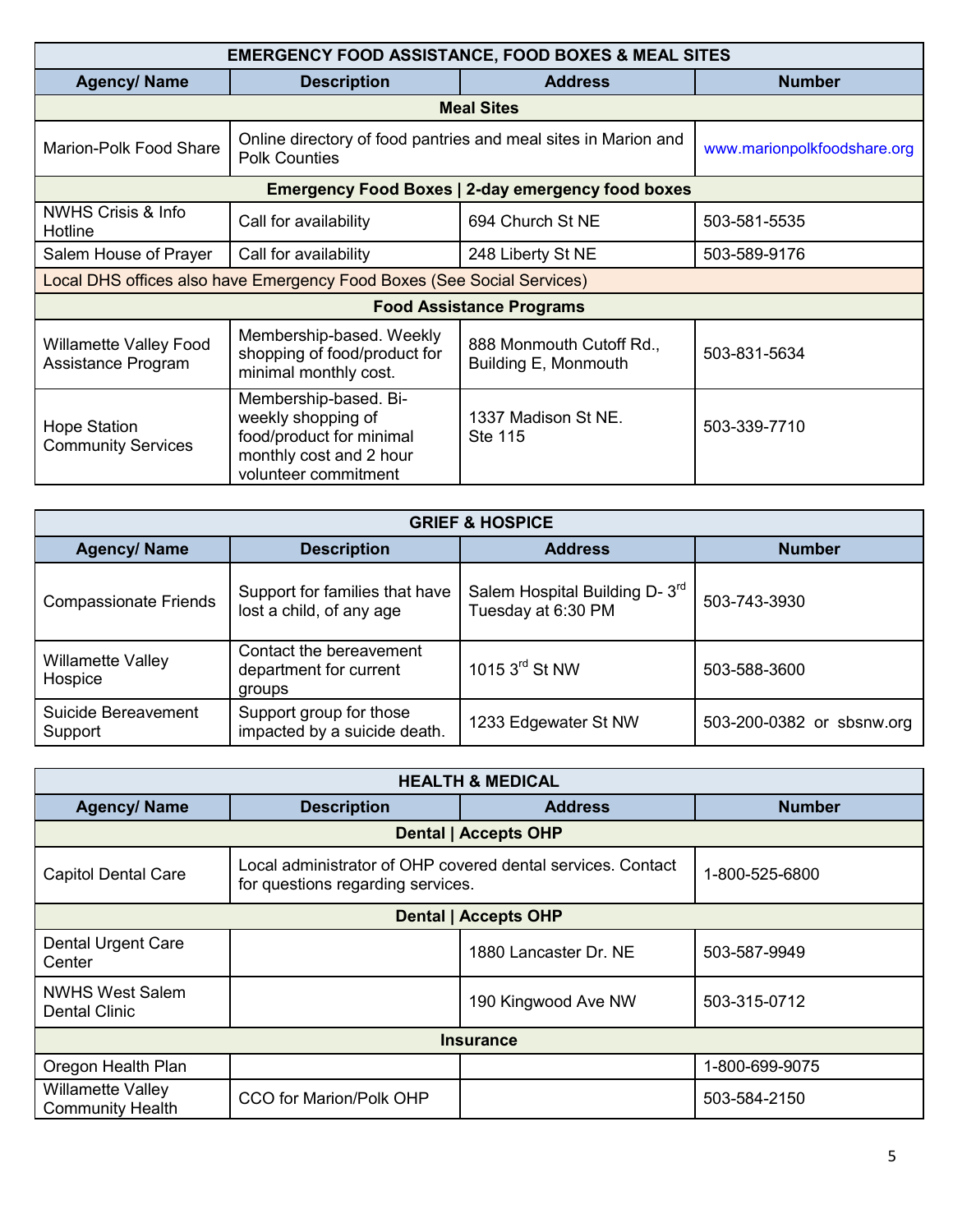| <b>Public Health Departments</b>            |                                                           |                                            |                |
|---------------------------------------------|-----------------------------------------------------------|--------------------------------------------|----------------|
| <b>Marion County Public</b><br>Health Dept. | Immunizations and<br>reproductive health                  | 3180 Center St NE                          | 503-588-5351   |
| Polk County Health                          | Immunizations and                                         | 182 SW Academy Suite 302,<br><b>Dallas</b> | 503-623-8175   |
| Department                                  | reproductive health                                       | 1495 Edgewater St NW,<br>Salem, OR 97304   | 503-585-3012   |
| <b>Clinics</b>                              |                                                           |                                            |                |
| <b>West Salem Clinic</b>                    | Insured/ Uninsured; Sliding<br>Scale Fee                  | 1233 Edgewater NW                          | 503-378-7526   |
| Salem Free Medical<br>Clinic                |                                                           | 1300 Broadway St Ne Suite<br>#104          | 503-990-8772   |
|                                             |                                                           | <b>AIDS/HIV/STI's</b>                      |                |
| <b>Marion County Health</b><br>Department   | Counseling/Testing for HIV<br>and STI's                   |                                            | 503-588-5357   |
| <b>Birth Control   Pregnancy</b>            |                                                           |                                            |                |
| Salem Women's Clinic                        | OB-GYN. Accepts OHP                                       | 1395 Liberty St. NE                        | 503-399-2444   |
| <b>Planned Parenthood</b>                   | Sexual Health Exams, Birth<br>Control , Pregnancy Testing | 3825 Wolverine St NE                       | 1-888-875-7820 |

| <b>HOMELESS SERVICES</b>                    |                                                                                                                                                                                                |                                            |               |
|---------------------------------------------|------------------------------------------------------------------------------------------------------------------------------------------------------------------------------------------------|--------------------------------------------|---------------|
| <b>Agency/ Name</b>                         | <b>Description</b>                                                                                                                                                                             | <b>Address</b>                             | <b>Number</b> |
|                                             |                                                                                                                                                                                                | <b>Homeless Day Services &amp; Centers</b> |               |
| <b>HOAP</b>                                 | Mail, lunch, laundry,<br>showers, clothing; peer<br>support, case management,<br>housing assessments,<br>access to health and medical<br>services. Women only hours<br>on Mon & Thur 9am-11am. | 694 Church St NE                           | 503-588-5827  |
| <b>ARCHES Project</b>                       | Mail Service. Bagged<br>lunches. Referrals. Under<br>renovation as of 5-15-2018.<br>Call for more info about<br>services.                                                                      | 615 Commercial St. NE                      | 503-399-9080  |
|                                             |                                                                                                                                                                                                | <b>Adult Emergency Shelter</b>             |               |
| <b>Salvation Army</b><br>Lighthouse Shelter | Overnight shelter for eligible<br>men and women. Daily<br>intakes between 1pm-3pm.<br>Once approved you can stay<br>up to 90 days                                                              | 1977 Front Street                          | 503-585-6688  |
| <b>Union Gospel Mission</b><br>(UGM)        | Emergency<br>Shelter/transitional programs<br>for men                                                                                                                                          | 345 Commercial St NE                       | 503-362-3983  |
| Simonka Place Shelter<br>(UGM)              | Emergency<br>Shelter/transitional programs<br>for women and children (No<br>boys over the age of 12)                                                                                           | 5119 River Rd N, Keizer                    | 503-362-7487  |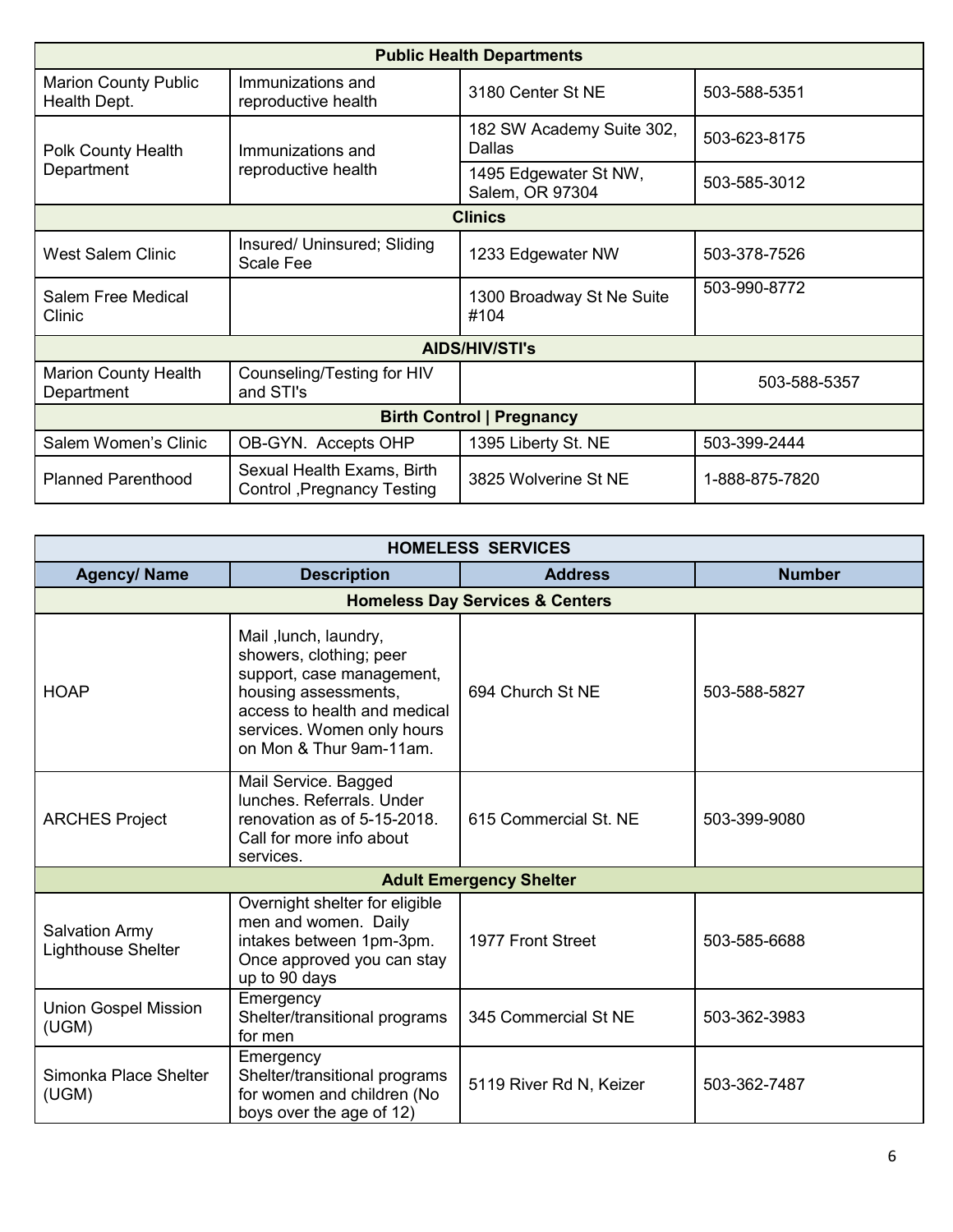| <b>Family Shelter/Transitional Housing Programs</b>                                                     |                                                                                                                 |                              |              |
|---------------------------------------------------------------------------------------------------------|-----------------------------------------------------------------------------------------------------------------|------------------------------|--------------|
| Family Promise of the<br>Mid-Willamette Valley<br>(Formerly Salem<br>Interfaith Hospitality<br>Network) | Temporary housing for<br>homeless families. Case<br>Management and family<br>support services are<br>available. | 1055 Edgewater St. NW        | 503-370-9752 |
| St. Francis                                                                                             | 20 shelter and low-income<br>housing units, provide<br>housing and case<br>management                           | 1820 Berry St SE             | 503-588-0428 |
| St. Joseph                                                                                              | Temporary housing for<br>homeless families in rural<br>Marion county                                            | 925 South Main St., Mt Angel | 503-845-6147 |
| Women of the Well-<br>Grace House                                                                       | Transitional housing for<br>women without children                                                              | 1243 Peace St SE             | 971-600-3627 |
| <b>Youth Emergency Shelter</b>                                                                          |                                                                                                                 |                              |              |
| <b>NWHS HOST Program</b>                                                                                | <b>Emergency Overnight</b><br>Shelter for youth 18-24                                                           | 1143 Liberty St. NE          | 503-588-5825 |
| See Also: YOUTH SERVICES for youth-oriented homeless day services                                       |                                                                                                                 |                              |              |

| <b>HOUSING ASSISTANCE</b>                                                      |                    |                       |               |
|--------------------------------------------------------------------------------|--------------------|-----------------------|---------------|
| <b>Agency/ Name</b>                                                            | <b>Description</b> | <b>Address</b>        | <b>Number</b> |
| <b>Marion County Housing</b><br>Authority                                      |                    | 2645 Portland Rd NE   | 503-798-4170  |
| City of Salem Housing<br>Authority                                             |                    | 360 Church St SE      | 503-588-6368  |
| <b>West Valley Housing</b><br>Authority                                        |                    | 204 SW Walnut, Dallas | 503-623-8387  |
| See Also: Emergency Financial Assistance Programs for rent payment assistance. |                    |                       |               |

| <b>LEGAL</b>                       |                                                                                                             |                                               |               |
|------------------------------------|-------------------------------------------------------------------------------------------------------------|-----------------------------------------------|---------------|
| <b>Agency/ Name</b>                | <b>Description</b>                                                                                          | <b>Address</b>                                | <b>Number</b> |
| <b>Fair Housing Counsel</b>        | Relief for victims of illegal<br>housing discrimination                                                     | 1221 SW Yamhill St #305<br>Portland, OR 97205 | 503-223-8197  |
| <b>Marion County Court</b><br>Care | Free childcare so that<br>parents can attend to court<br>related business. Mon-Thur<br>from 8:00 AM-5:15 PM | Salem Family YMCA- 685<br>Court St NE         |               |
| Legal Aid Services of<br>Oregon    | Offers assistance with family<br>law, housing law, public<br>benefits, and senior issues.                   | 105 High Street SE                            | 503-581-5265  |
| Oregon Law Center                  | Offers assistance with<br>housing, employment<br>discrimination, and<br>immigration matters                 | 494 State Street, Suite 410                   | 503-485-0696  |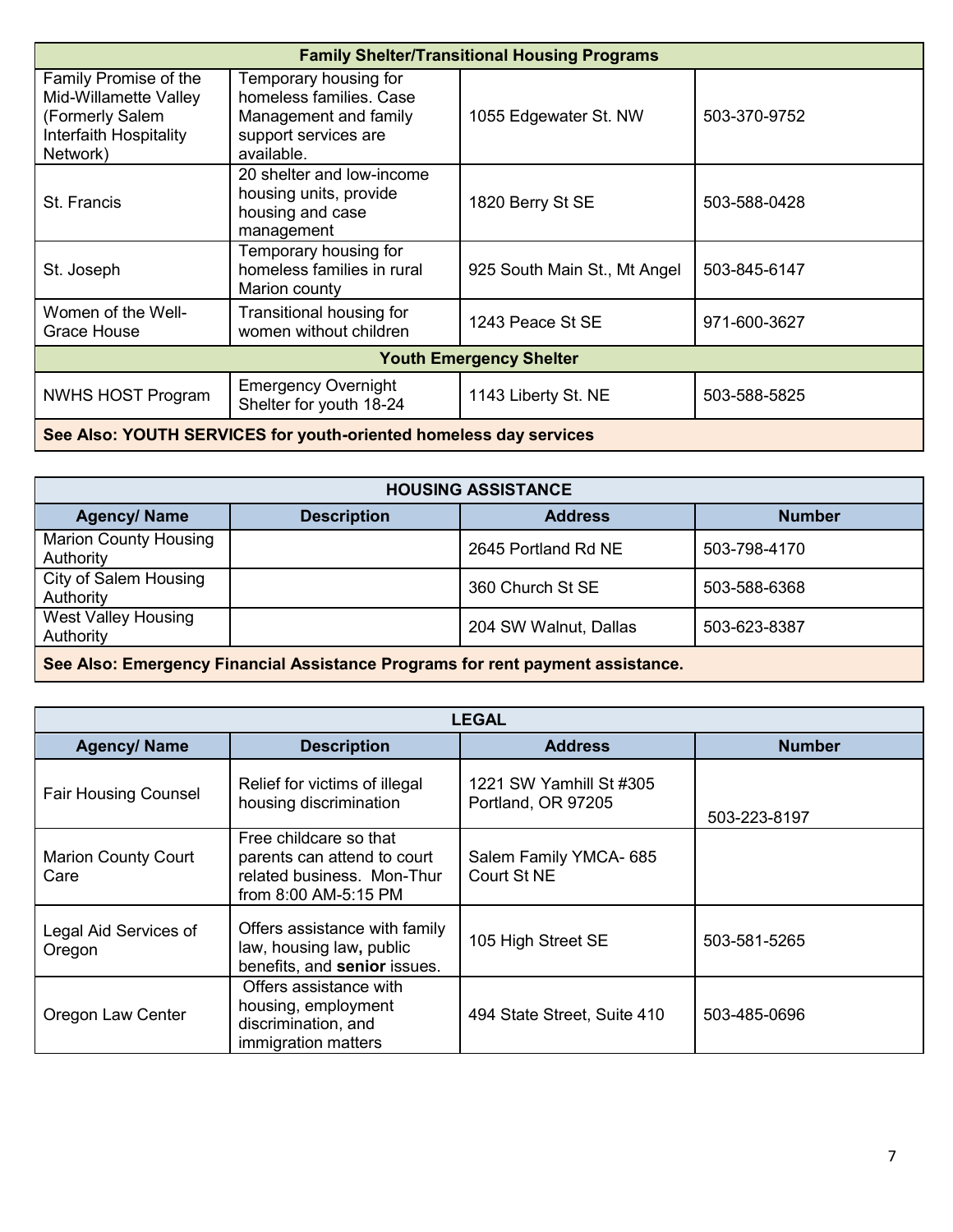| <b>PRESCRIPTION PAYMENT ASSISTANCE</b> |                                                                                  |                |               |  |
|----------------------------------------|----------------------------------------------------------------------------------|----------------|---------------|--|
| <b>Agency/ Name</b>                    | <b>Description</b>                                                               | <b>Address</b> | <b>Number</b> |  |
| NWHS Crisis and Info<br>Hotline        | Emergency prescription payment assistance. Call for eligibility<br>requirements. |                | 503-581-5535  |  |
| <b>Prescription Assistance</b>         | www.needymeds.com                                                                | www.rxhope.com |               |  |

| <b>SIGHT &amp; HEARING PROGRAMS</b> |                                                           |                |                                                 |
|-------------------------------------|-----------------------------------------------------------|----------------|-------------------------------------------------|
| <b>Agency/ Name</b>                 | <b>Description</b>                                        | <b>Address</b> | <b>Number</b>                                   |
| Oregon Lions Club                   | Assistance with prescription eyeglasses and hearing aids. |                | 971-270-0203 or<br>lionsclubrefferals@olshf.org |
| St. Vincent De Paul                 | <b>Prescription Glasses assistance</b>                    |                | 503-362-3210                                    |

L

| <b>SOCIAL SERVICES</b>                                    |                    |                                          |                                      |
|-----------------------------------------------------------|--------------------|------------------------------------------|--------------------------------------|
| <b>Agency/ Name</b>                                       | <b>Description</b> | <b>Address</b>                           | <b>Number</b>                        |
|                                                           |                    | <b>Department of Human Services</b>      |                                      |
| Salem Branch                                              |                    | 3420 Cherry Ave, Ste 110,<br>Salem 97303 | 503-373-0808                         |
|                                                           |                    |                                          | Fax: 503-378-4185                    |
| North Salem Branch                                        |                    | 4074 Winema PI NE, Ste 100,              | 503-378-2731                         |
|                                                           |                    | Salem, OR 97305                          | Fax: 503-378-5095                    |
| South Salem Branch                                        |                    | 1185 22nd St SE, Salem, OR<br>97302      | 503-378-6327<br>Fax:<br>503-378-3700 |
| Oregon Health Plan                                        |                    |                                          | 1-800-273-0557                       |
| <b>SNAP Food Benefit</b><br>Hotline                       |                    | 500 Summer St NE #E15                    | 1-888-997-4447                       |
| <b>SNAP Card</b><br><b>Replacement Line</b>               |                    |                                          | 1-855-328-6715                       |
| Northwest Senior &<br><b>Disability Services</b>          |                    |                                          | 1-866-206-4799                       |
| <b>Aging and Disability</b><br><b>Resource Connection</b> | ADRC of Oregon     |                                          | 1-855-673-2372                       |

| <b>TRANSPORTATION</b> |                                                                                                                                                                 |                 |                                              |
|-----------------------|-----------------------------------------------------------------------------------------------------------------------------------------------------------------|-----------------|----------------------------------------------|
| <b>Agency/ Name</b>   | <b>Description</b>                                                                                                                                              | <b>Address</b>  | <b>Number</b>                                |
| Logisticare           | WVCH covered transportation services to medical<br>appointments                                                                                                 |                 | 1-844-544-1397                               |
| Cherriots             |                                                                                                                                                                 | 555 Court St NE | <b>Rider Info: 503-588-2877</b>              |
| Cherrylift            | Bus transit for persons with disabilities. Must complete<br>application for eligibility. Rides must be scheduled 24 hours<br>in advance.                        |                 | 503-361-7554<br>www.cherriots.org/en/lift    |
| Shop and Ride         | Services for seniors 60 and over, and persons with<br>disabilities. Routes pick you up and take you to designated<br>store locations. Also dial-a-ride services |                 | 503-315-5544<br>cherriots.org/en/shopandride |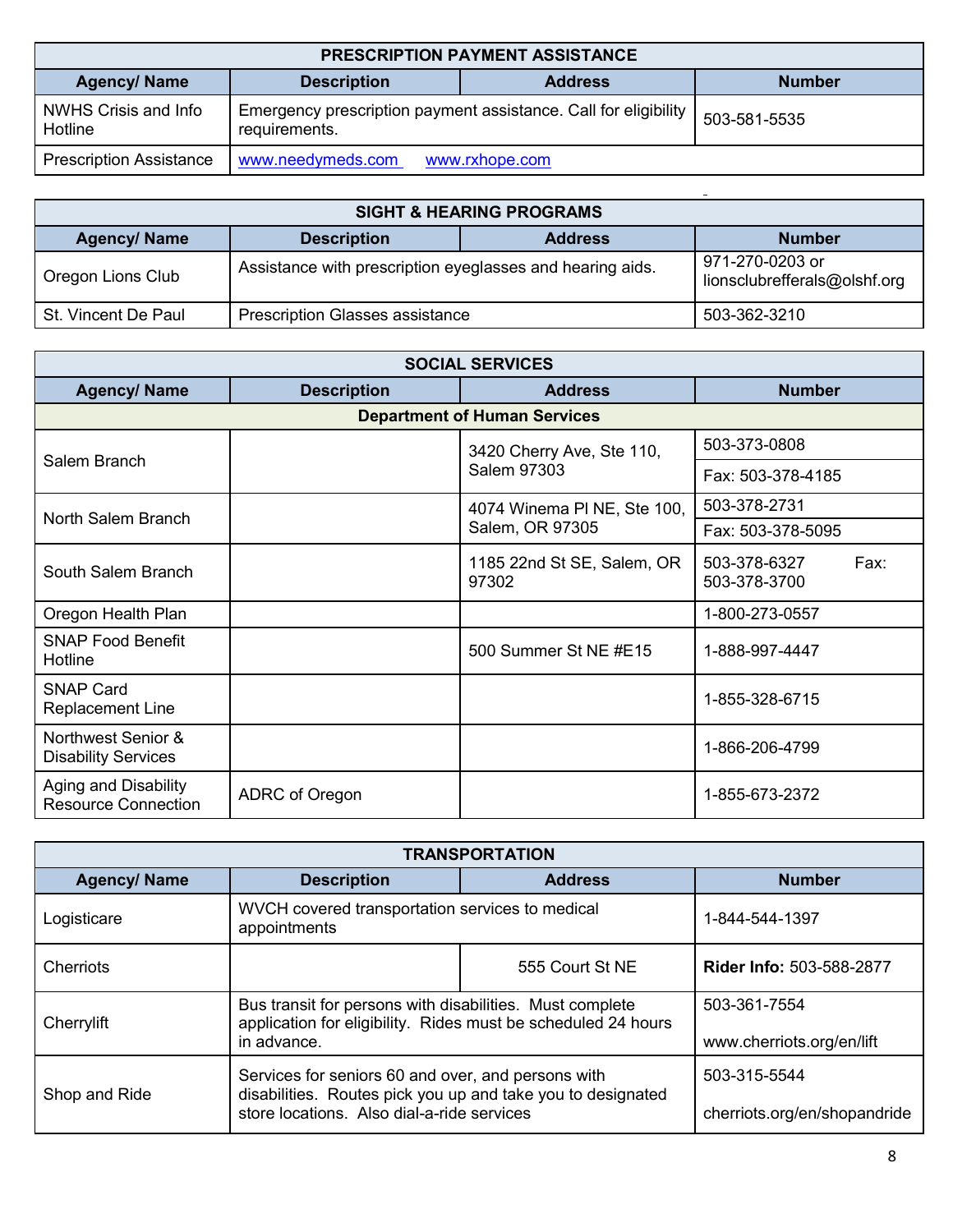| <b>TRANSPORTATION</b>     |                                                                                  |                    |                                      |
|---------------------------|----------------------------------------------------------------------------------|--------------------|--------------------------------------|
| <b>Agency/ Name</b>       | <b>Description</b>                                                               | <b>Address</b>     | <b>Number</b>                        |
| Polk County Flex          | Serves Dallas, Monmouth, Independence. Must be scheduled<br>24 hours in advance. |                    | 503-315-5544<br>cherriots.org/en/pcf |
| <b>Ride Share Program</b> | Information about carpooling,<br>van share, bicycling and<br>walking route info. | 555 Liberty St. SE | 503-371-7665                         |

| UTILITIES/UTILITIES PAYMENT/ENERGY ASSISTANCE                                                                |                                                                                                                            |                                                           |                                          |
|--------------------------------------------------------------------------------------------------------------|----------------------------------------------------------------------------------------------------------------------------|-----------------------------------------------------------|------------------------------------------|
| <b>Agency/ Name</b>                                                                                          | <b>Description</b>                                                                                                         | <b>Address</b>                                            | <b>Number</b>                            |
|                                                                                                              |                                                                                                                            | <b>Utility Companies</b>                                  |                                          |
| <b>NW Natural Gas</b>                                                                                        | Call to inquire about bill-payment assistance                                                                              |                                                           | 503-585-6611                             |
| <b>PGE</b>                                                                                                   | Payment plans or medical certificates are available                                                                        |                                                           | <b>Customer Service:</b><br>503-228-6322 |
| <b>Salem Electric</b>                                                                                        | W Salem/Keizer utility<br>company. Offers internal<br>payment assistance program<br>for qualified applicants               | 633 7th St NW                                             | 503-362-3601                             |
| <b>City of Salem Utility</b><br><b>Services</b>                                                              | City of Salem water services. Offers information on payment<br>assistance as well as a wastewater rate assistance program. |                                                           | 503-588-6099                             |
| To apply for assistance with utility payment: Contact individual programs for eligibility and service areas. |                                                                                                                            |                                                           |                                          |
| <b>Mid-Valley Community</b><br><b>Action Agency-Low</b><br>Income Home Energy<br>Assistance Program          | Natural gas, electric, and fuel<br>assistance for eligible<br>households. Marion and<br>some Polk County.                  | 1850 45th Ave NE<br><b>East Salem Community</b><br>Center | 503-588-9016                             |
| Lifeline Service                                                                                             | State program offering information about free and discounted<br>phone and broadband services                               |                                                           | 1-800-848-4442                           |

| <b>VETERANS</b>                                             |                                                                                                                    |                                    |               |
|-------------------------------------------------------------|--------------------------------------------------------------------------------------------------------------------|------------------------------------|---------------|
| <b>Agency/ Name</b>                                         | <b>Description</b>                                                                                                 | <b>Address</b>                     | <b>Number</b> |
| <b>Salem Area Veterans</b><br>Services Office               | Help with connections to<br>state and federal benefits.<br>Walk-ins welcome<br>Wednesdays from 8:30-<br>$11:30$ am | 700 Summer St NE                   | 503-373-2085  |
| Salem Vet Center                                            | Counseling, outreach, and<br>referral services to Veterans<br>and their families.                                  | 2645 Portland Rd. Ste 250          | 503-362-9911  |
| VA Portland Health<br>Care System: Salem                    | <b>Primary Care and Mental</b><br><b>Health</b>                                                                    | 1750 McGilchrist Se SE, Ste<br>130 | 971-304-2200  |
| Oregon Employment<br>Department- Veteran<br><b>Services</b> |                                                                                                                    | 875 Union St NE, Salem             | 800-237-3710  |
| <b>Homeless Veteran Programs</b>                            |                                                                                                                    |                                    |               |
| Easter Seals Homeless<br>Veteran Reintegration              | Help homeless veterans in<br>their efforts to return to work.                                                      | 605 Cottage St                     | 971-283-4973  |